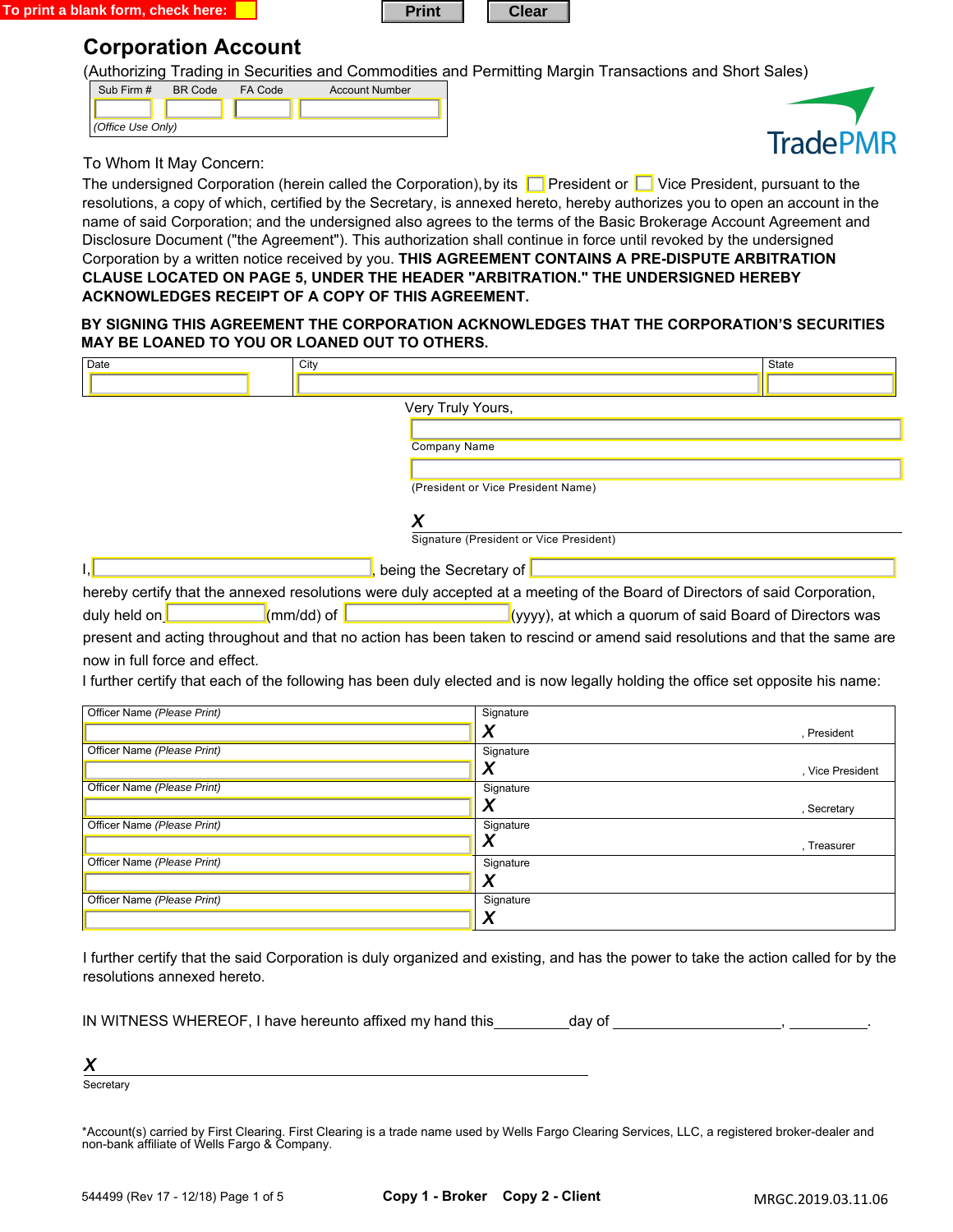## **Certified Copy of Certain Resolutions Adopted by the Board of Directors Whereby the Establishment and Maintenance of Trading Accounts Have Been Authorized**

## RESOLVED —

FIRST: That the President or any Vice President of this Corporation be and they hereby are, and each of them hereby is, authorized and empowered, for and on behalf of this Corporation (herein called the "Corporation"), to establish and maintain one or more accounts, with Introducing Firm and its clearing agent (herein called the "Brokers") and to deposit funds in any of said accounts and to deliver to the Brokers for said accounts any and all forms of securities (including within the meaning of such term as used herein, but not by way of limitation, shares, stocks, bonds, debentures, notes, scrip, participation certificates, rights to subscribe, option warrants, certificates of deposit, mortgages, chooses in action, evidences of indebtedness, commercial paper, certificates of indebtedness and certificates of interest of any and every kind and nature whatsoever, secured or unsecured, whether represented by trust, participating and/or other certificates or otherwise); to sell any and all forms of securities which may be in the possession of the Brokers and which they may be carrying for the Corporation in any of said accounts; to buy any and all forms of securities for the account of the Corporation; to pledge the securities, investment property, financial assets, cash or other property (collectively the "account assets") in the said account(s) for purpose or non-purpose credit and to loan the corporation's securities to you or others.

The fullest authority at all times with respect to any such commitment or with respect to any transaction deemed by any of the said officers and/or agents to be proper in connection therewith is hereby conferred, including authority (without limiting the generality of the foregoing) to give written or oral instructions to the brokers with respect to said transactions; to bind and obligate the Corporation to and for the carrying out of any contract, arrangement, or transaction, which shall be entered into by any such officer and/or agent for and on behalf of the Corporation with or through the Brokers; to pay in cash or by checks and/or drafts drawn upon the funds of the Corporation such sums as may be necessary in connection with any of the said account; to order the transfer or delivery of funds or securities to any other person whatsoever, including to the President, Vice President or other officer giving such instructions or to any officer of the Corporation, or to the account of any officer of the Corporation or to any account in which they may have an interest; and/or to order the transfer of record of any securities to any name selected by any of the said officers or agents; to affix the corporate seal to any documents or agreements, or otherwise; to endorse any securities in order to pass title thereto; to direct the sale or exercise of any rights with respect to any securities; to sign for the Corporation all releases, powers of attorney and/or other documents in connection with any such account, and to agree to the purpose of effecting any exchange or conversion, or for the purpose of deposit with any protective or similar committee, or otherwise; to accept delivery of any securities; do appoint any other person or persons to do any and all things which any of the said officers and/or agents is hereby empowered to do, and generally to do and take all action necessary in connection with the account, or considered desirable by such officer and/or agent with respect thereto.

SECOND: That the Brokers may deal with any and all of the persons directly or indirectly by the foregoing resolution empowered, as though they were dealing with the Corporation directly.

THIRD: That the Secretary of the Corporation be and hereby is authorized, empowered, and directed to certify, under the seal of the Corporation, or otherwise, to the Brokers:

(a) a true copy of these resolutions;

(b) specimen signatures of each and every person by these resolutions empowered;

(c) a certificate (which, if required by the Brokers, shall be supported by an opinion of the general counsel of the Corporation, or other counsel satisfactory to the Brokers) that the Corporation is duly organized and existing, that its charter empowers it to transact the business by these resolutions defined, and that no limitation has been imposed upon such powers by the By-Laws or otherwise.

FOURTH: That the Brokers may rely upon any certification given in accordance with these resolutions, as continuing fully effective unless and until the Brokers shall receive due written notice of a change in or the recession of authority as evidenced, and the dispatch or receipt of any other form of notice shall not constitute a waiver of the provision, nor shall the fact that any person hereby empowered ceases to be an officer of the corporation or becomes an officer under some other title in any way affect the powers hereby conferred. The failure to supply any specimen signature shall not invalidate any transaction if the transaction is in accordance with authority actually granted.

FIFTH: That in the event of any change in the office of powers of persons hereby empowered, the Secretary shall certify such changes to the Brokers in writing in the manner hereinabove provided, which notification, when received, shall be adequate both to terminate the powers of the persons theretofore authorized, and to empower the persons thereby substituted.

SIXTH: That the foregoing resolutions and the certificates actually furnished to the Brokers by the Secretary of the Corporation pursuant thereto, be and they hereby are made irrevocable until written notice of the revocation thereof shall have been received by the Brokers.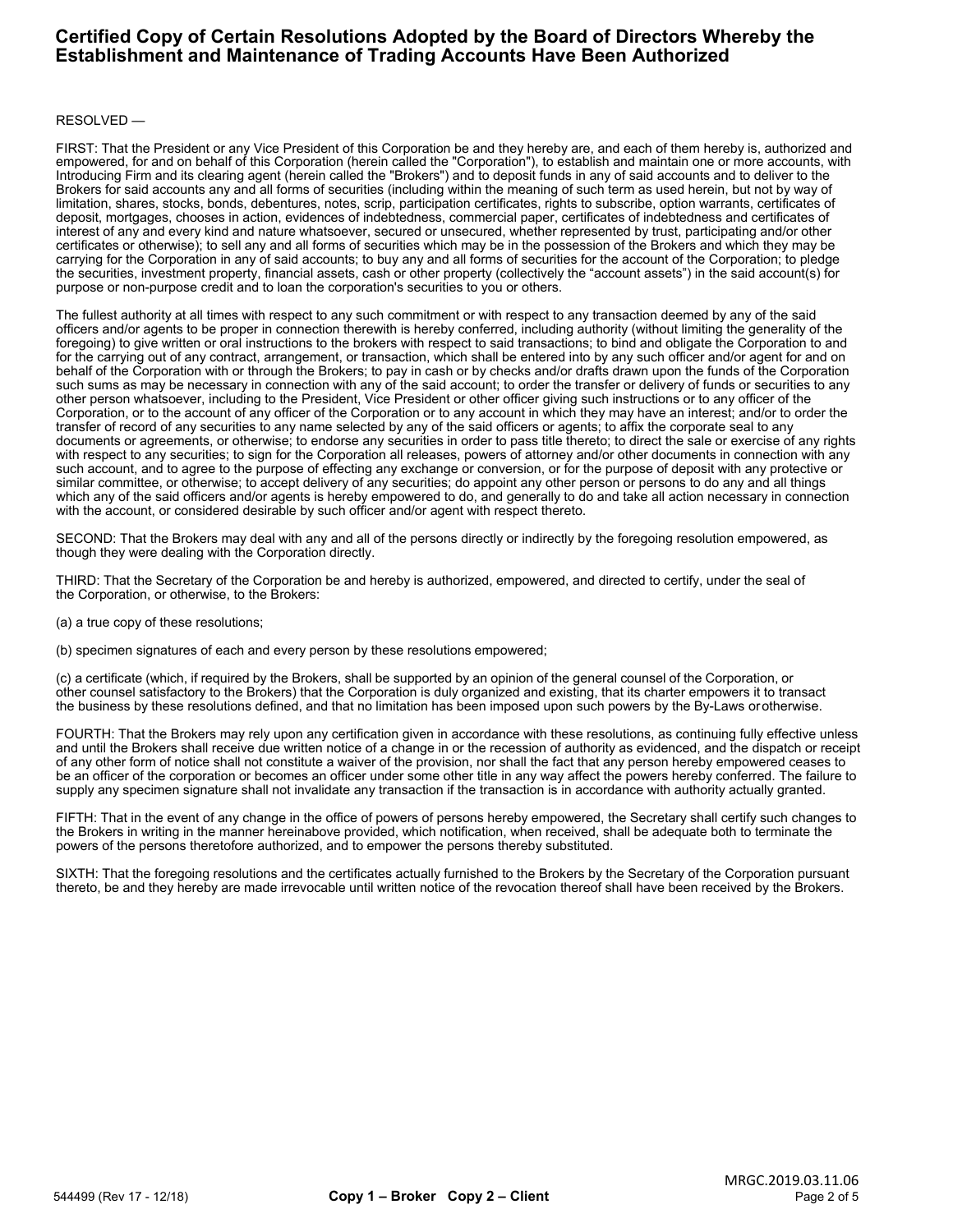To:

"Introducing Firm"

## To Whom It May Concern:

In consideration of Introducing Firm and its clearing agent (''First Clearing''\*) accepting and agreeing to carry my account(s), and extend credit on<br>margin accounts of the undersigned, I agree to the following with respec "my," "we," and "us" and "the undersigned" refer to the person(s) whose signature(s) appear(s) below and all others who are legally obligated on<br>this account. "You" and "your" refer to Introducing Firm and First Clearing,

As set forth in the Disclosure Document and Designation of Responsibilities incorporated herein, I understand that First Clearing is carrying my account as clearing broker by arrangement with another broker-dealer that has introduced my account, and agree that this Agreement inures to the benefit of both First Clearing and such firms.

**RULES AND REGULATIONS** — All transactions are subject to applicable laws and to the constitution, rules, regulations, customs, and usages of<br>the exchange or market and its clearing house where they are executed by you and

DEFINITION — Under this Agreement, "securities, commodities and other property" includes, but is not limited to, money, securities and commodities of every kind and nature and all contracts, investments and options relating thereto, whether for present or future delivery.

LIEN — Whenever there is any existing or forthcoming indebtedness to you on the Corporation's part, all orders, securities, commodities and other<br>property now or hereafter held, carried or maintained by you or in your poss transfer necessary for your protection. In enforcing your lien, you shall have the discretion to determine which securities, commodities and property<br>are to be sold and which contracts or orders are to be closed or cancell

**MARGIN MAINTENANCE AND DISCLOSURE REGARDING LIQUIDATION** — The Corporation agrees to maintain such positions as required by all applicable statutes, rules, regulations, procedures and custom, or as you deem necessary or advisable. The Corporation agrees to promptly<br>satisfy all margin and maintenance calls. **The Corporation understands that you** Corporation in the event the Corporation falls below minimum maintenance requirements and there may be circumstances where you<br>will liquidate securities and/or other property in the account without notice to the Corporatio

LIQUIDATION — You shall have the right, in accordance with your discretion regarding your margin maintenance requirements, which may be modified, amended or supplemented from time to time, whenever you consider it necessar waiver of your right to sell or buy without demand or notice as herein provided.

**PAYMENT OF INDEBTEDNESS UPON DEMAND** — Debit balances represent money loaned to the Corporation. The Corporation shall at all<br>times be liable for the full payment of debit balances or other obligations owing in accounts w remaining in any such accounts in the event of the liquidation thereof, in whole or in part; and the Corporation shall make payment of such obligations and indebtedness promptly upon demand.

The reasonable costs and expenses of collection of the debit balance and any unpaid deficiency in the Corporation's accounts with you, including attorneys' fees incurred and payable or paid by you, shall be payable to you by the Corporation promptly upon demand.

**PLEDGE OF SECURITIES, COMMODITIES AND OTHER PROPERTY** — All securities, commodities and other property held, carried or<br>maintained by you in your possession in any of the Corporation's accounts may be pledged and repledge

**ACCOUNTS CARRIED AS FIRST CLEARING** — Until receipt by First Clearing of written notice to the contrary, First Clearing may accept from<br>Introducing Firm without inquiry or investigation: (a) orders for the purchase or sal Introducing Firm or its employees.

**COMMUNICATIONS** — Communications may be sent to the Corporation at the mailing address on file with you, or at such other address the<br>Corporation may thereafter give in writing, and all communications so sent whether writ Corporation personally. The information set forth on all documents sent to the Corporation by you will be deemed conclusive unless objected by<br>the Corporation within 10 days of its being provided.

**LIABILITY** — You shall not be liable in connection with the entering, execution, handling selling or purchasing of securities or orders to my account<br>except for gross negligence or willful misconduct on your part, nor sha restrictions, exchange or market rulings, suspension of trading, war, strikes, failure of the mails or other communication systems, mechanical or<br>electronic failure or failure of third parties to follow instructions or oth security interest in all securities and other property in your possession, or in the possessions of any affiliates, in which I have an interest in order to<br>secure any and all indebtedness or any other of my obligations to security for the payment of any such obligations or indebtedness in any account with you in which I have an interest and you may, at your<br>discretion, at any time and without prior notice, sell and/or transfer any or all se enforcing this lien, you shall have the discretion to determine which securities and property are to be sold and/or which contracts are to be closed. In the event of a breach or default under this Agreement, you shall have all rights and remedies as available to a secured creditor under applicable law as then in effect in addition to the rights and remedies provided herein. I authorize you to obtain reports concerning my credit standing at your discretion. I also authorize you and any affiliate to share such information and any other confidential information you and such affiliate(s) may have about me and my account(s).

\*Account(s) carried by First Clearing. First Clearing is a trade name used by Wells Fargo Clearing Services, LLC, a registered broker-dealer and non-bank affiliate of Wells Fargo & Company.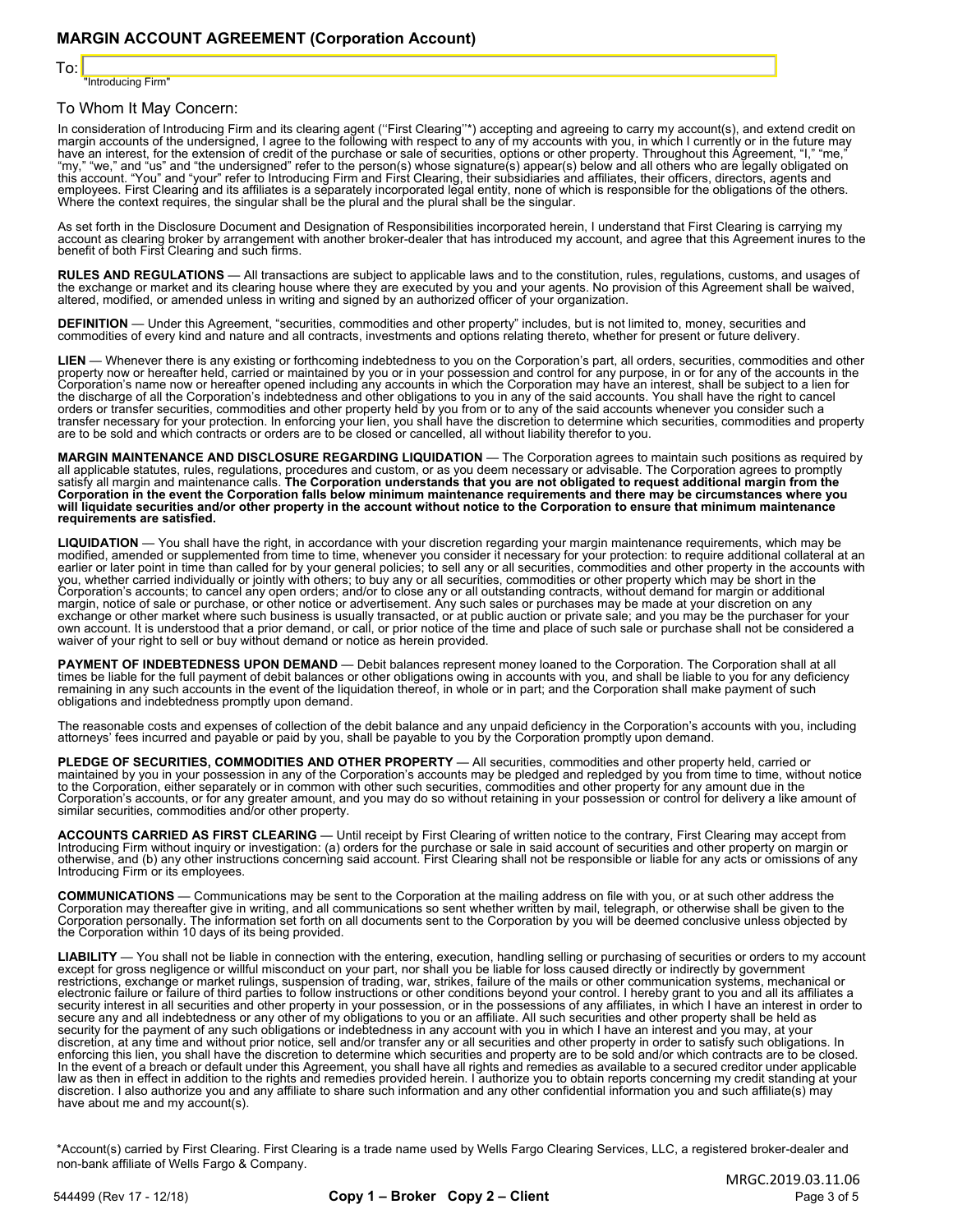**U.S. SPECIAL RESOLUTION REGIMES.** If the Corporation is incorporated, organized, or formed under the laws of a non-United States jurisdiction and has a principal place of business located outside the United States, the Corporation acknowledges and agrees that:

(i) In the event First Clearing becomes subject to a proceeding under a U.S. Special Resolution Regime, the transfer of this Agreement (and any interest and obligation in or under, and any property securing, this Agreement) from First Clearing will be effective to the same extent as the transfer would be effective under the U.S. Special Resolution Regime if this Agreement (and any interest and obligation in or under, and any property securing, this Agreement) were governed by the laws of the United Sates or a state of the United States; and

(ii) In the event First Clearing or an Affiliate of First Clearing becomes subject to a proceeding under a U.S. Special Resolution Regime, any Default Rights with respect to this Agreement that may be exercised against First Clearing are permitted to be exercised to no greater extent than the Default Rights could be exercised under the U.S. Special Resolution Regime if this Agreement were governed by the laws of the United States or a state of the United States.

"Affiliate" has the meaning given in section 2(k) of the Bank Holding Company Act (12 U.S.C. 1841(k)) and section 225.2(a) of the Federal Reserve Board's Regulation Y.

## "Default Right" means any:

(i) Right of a party, whether contractual or otherwise (including, without limitation, rights incorporated by reference to any other contract, agreement, or document, and rights afforded by statute, civil code, regulation, and common law), to liquidate, terminate, cancel, rescind, or accelerate such agreement or transactions thereunder, set off or net amounts owing in respect thereto (except rights related to same-day payment netting), exercise remedies in respect of collateral or other credit support or property related thereto (including the purchase and sale of property), demand payment or delivery thereunder or in respect thereof (other than a right or operation of a contractual provision arising solely from a change in the value of collateral or margin or a change in the amount of an economic exposure), suspend, delay, or defer payment or performance thereunder, or modify the obligations of a party thereunder, or any similar rights; and

(ii) Right or contractual provision that alters the amount of collateral or margin that must be provided with respect to an exposure thereunder, including by altering any initial amount, threshold amount, variation margin, minimum transfer amount, the margin value of collateral, or any similar amount, that entitles a party to demand the return of any collateral or margin transferred by it to the other party or a custodian or that modifies a transferee's right to reuse collateral or margin (if such right previously existed), or any similar rights, in each case, other than a right or operation of a contractual provision arising solely from a change in the value of collateral or margin or a change in the amount of an economic exposure.

"U.S. Special Resolution Regime" means the Federal Deposit Insurance Act and regulations promulgated thereunder and Title II of the Dodd-Frank Wall Street Reform and Consumer Protection Act and regulations promulgated thereunder.